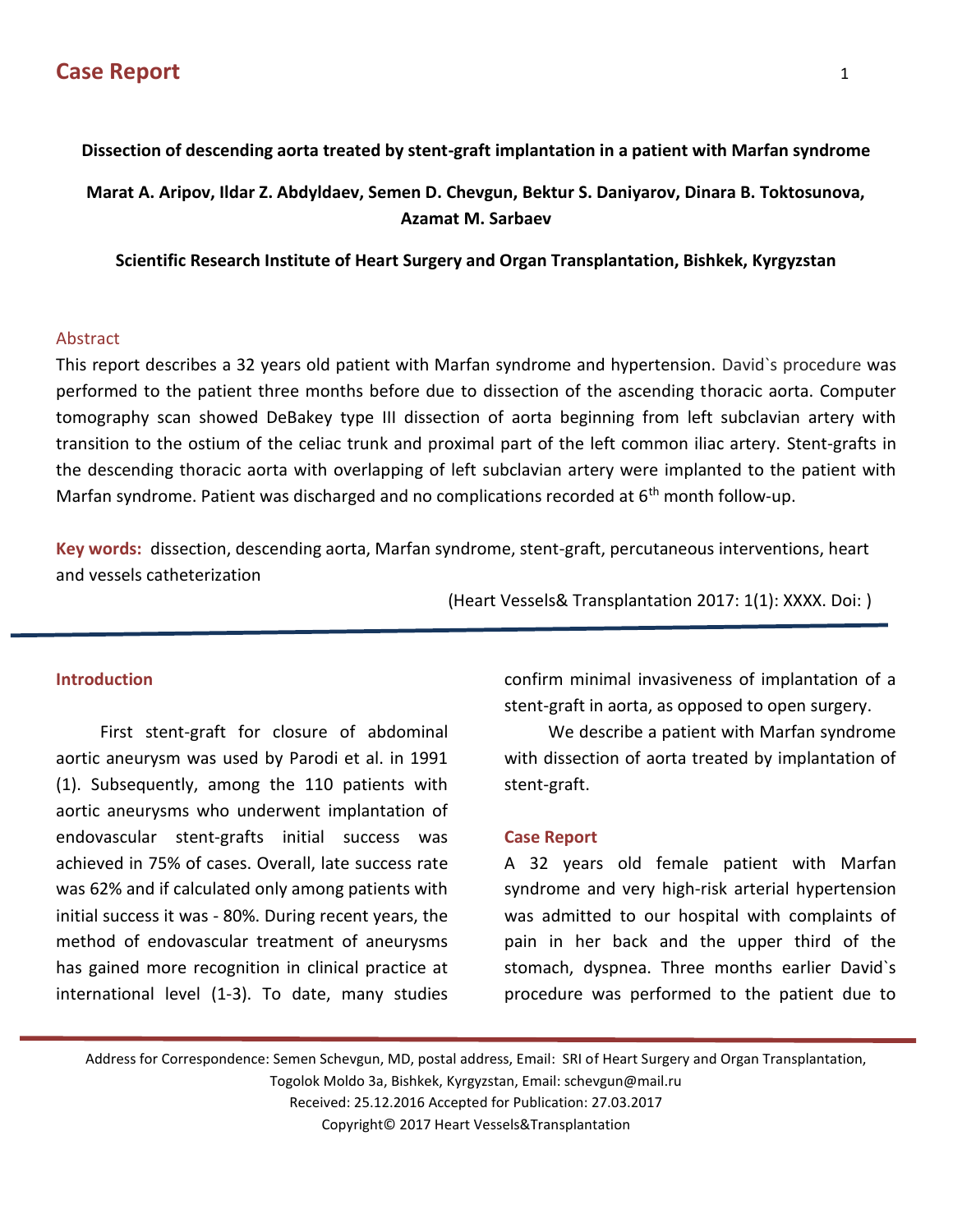j

dissection of the ascending thoracic aorta. Postoperative period was uncomplicated. A control compute tomography (CT) scan (Fig. 1) 3 months later showed aortic DeBakey type III dissection beginning from left subclavian artery with transition to the ostium of the celiac trunk and proximal part of the left common iliac artery. The diameter of the ascending aorta was 35 mm, the  $arc - 28$  mm, the first segment of the descending aorta - 26 mm. Diagnostics of Willis' circle confirmed the possibility of collateral circulation between left internal carotid artery and left vertebral artery. Among other tests, creatinine level was 70.5 mmol/l, fibrinogen - 5772mg/l; APTT – 46 s, PTI - 84%. Transthoracic echocardiography confirmed the presence of dissection and false



lumen in the descending aorta and normally functioning graft of the ascending aorta. The patient was offered an implantation of stent-grafts in the descending thoracic aorta with overlapping of left subclavian artery, and informed consent for procedure was obtained. Considering the anatomical features, volume and the length of the false lumen, it was decided to implant a second stent- graft below the previous one. The procedure was performed by using general endotracheal anesthesia. The PigTail 5 Fr catheter (Alvimedica Co., Turkey.) was inserted through the right transradial access into the ascending aorta. Aortography showed the presence of dissection, false lumen beginning from the left subclavian artery (Fig. 2A,B).



**Figure 1.** Computed tomographic scans shows the DeBakey type III dissection of aorta and false lumen extending to the left common iliac artery.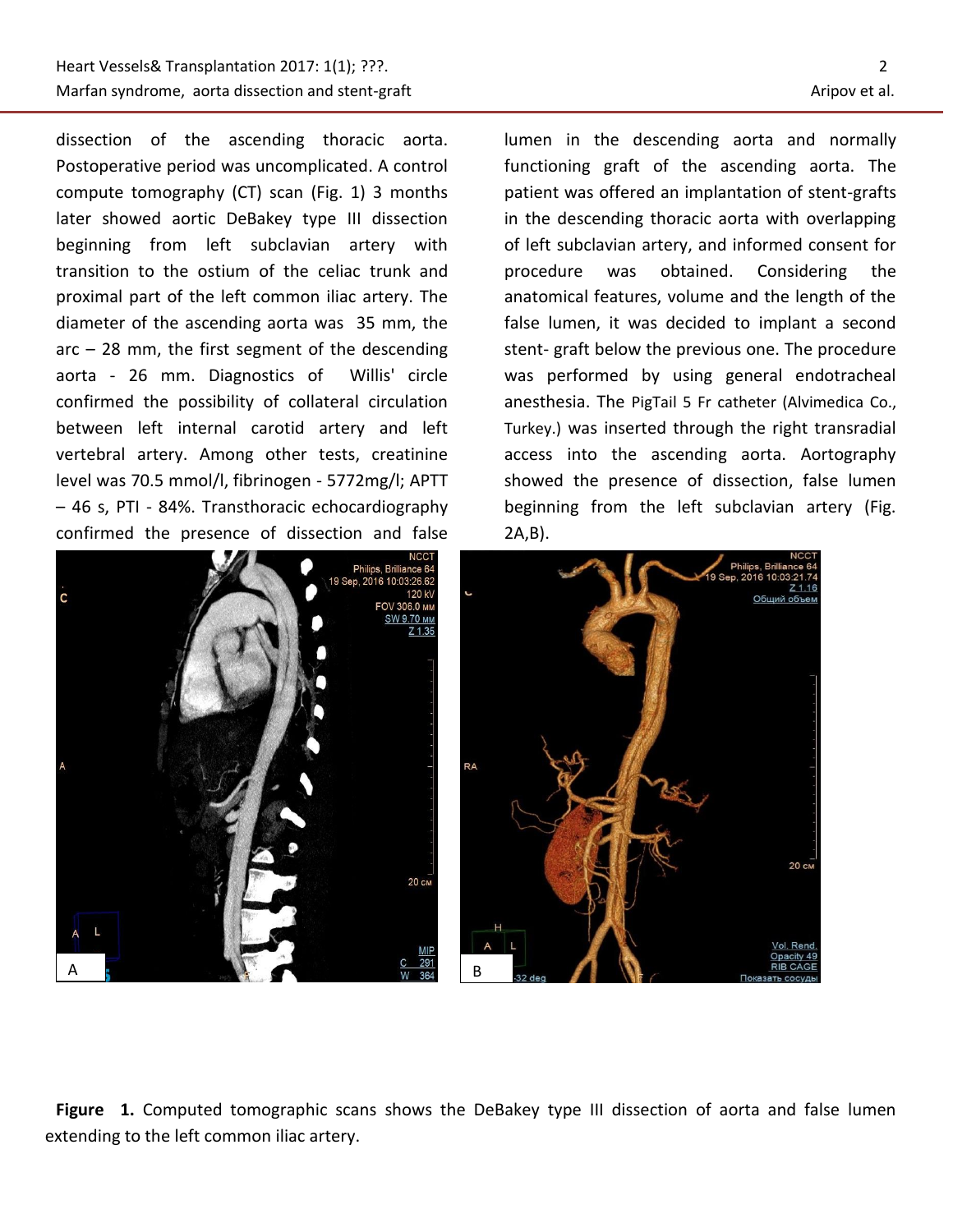

Right common femoral artery was separated and through the puncture SuperStiff Amplatzer (Boston Scientific, USA) wire



**Figure 2.** Aortography views: a) Aortography view of dissection and false lumen beginning from left subclavian artery; b) Aortography view of overlap of the left subclavian artery, absence of endoleaks in false lumen; c) Implantation of a second stent graft.

was introduced till the aortic root.

Then stent graft Valiant Thoracic Captivia 26x22x150 mm, (Medtronic, Ireland) was introduced in the descending aorta.

Stent graft was positioned and implanted with obturating of the left subclavian artery. Control aortography showed fully disclosed stent graft, with absence of endoleaks in a false lumen. As a next step second graft was introduced into the thoracic aorta at the level of the celiac trunk (Fig. 2C).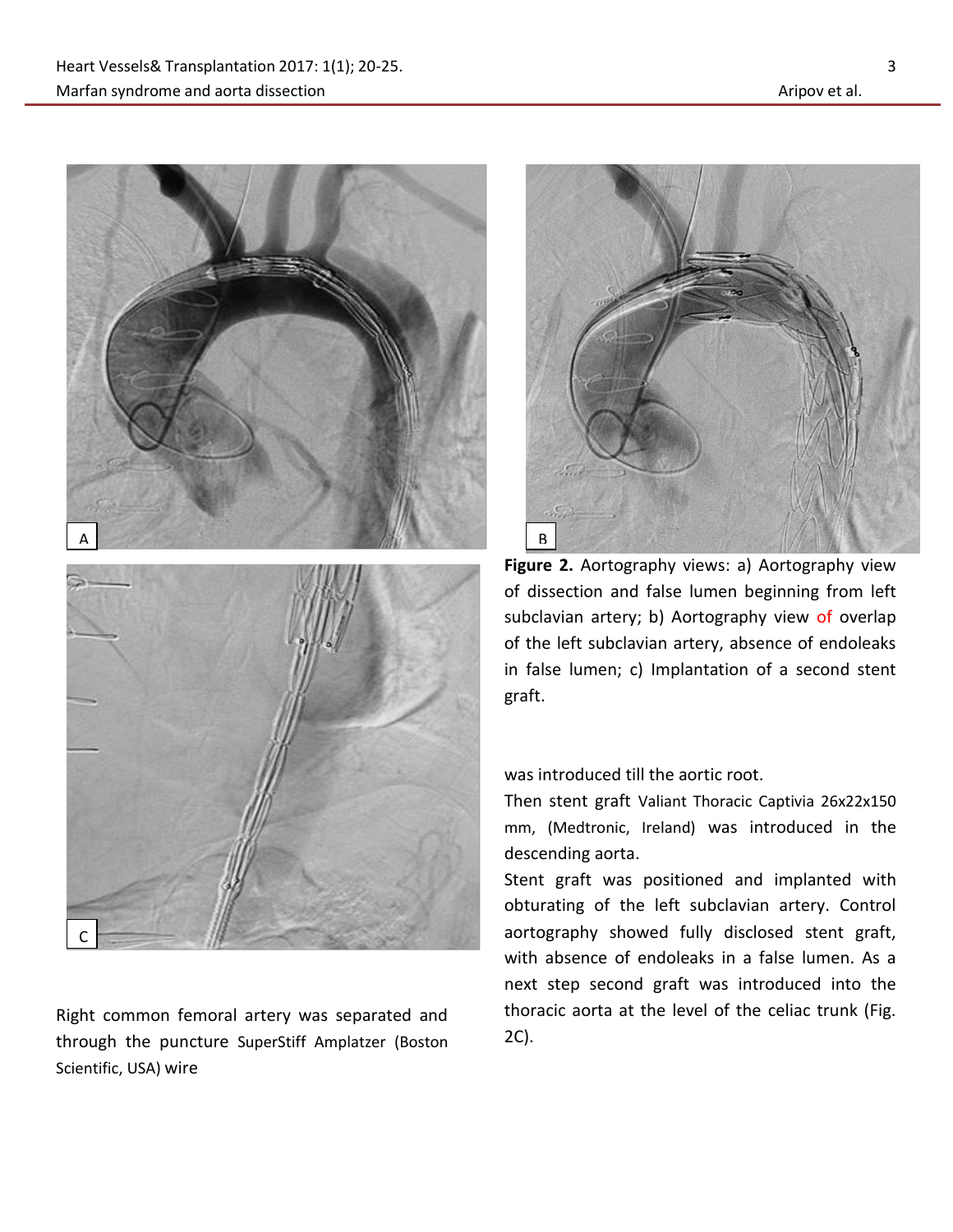

In the early period, one and six month after the procedure ultrasound examinations were performed, demonstrating absence of endoleaks in false lumen, good retrograde filling of the left vertebral artery and the left subclavian artery, the unmodified blood flow in the left common iliac artery (Fig. 3).



**Figure 3.** Ultrasound diagnosis of one month after the implantation of the stent-grafts: a) Retrograde filling of the left subclavian artery from the left vertebral artery; b) Absence of endoleaks in false lumen; c) Absence of false lumen at the level of the celiac trunk.

### **Discussion**

In 1994, Dake et al. (4) reported experience on implantation of stent grafts in the descending part of the thoracic aorta in 13 patients. In 1998, the same group of authors (5) reported outcomes of 103 patients with aneurysms of the descending thoracic aorta treated by this method. Complete thrombosis of the aneurysm was achieved in 83% of patients, and operative mortality was 9%. Complications in form of paraplegia and stroke developed in 3% and 7% of patients, respectively. The most frequent complication was endoleak (4, 5).

Usually intimal aortic dissection is a condition with a high mortality rate. Survival without surgical correction can remain low. Typically, surgical